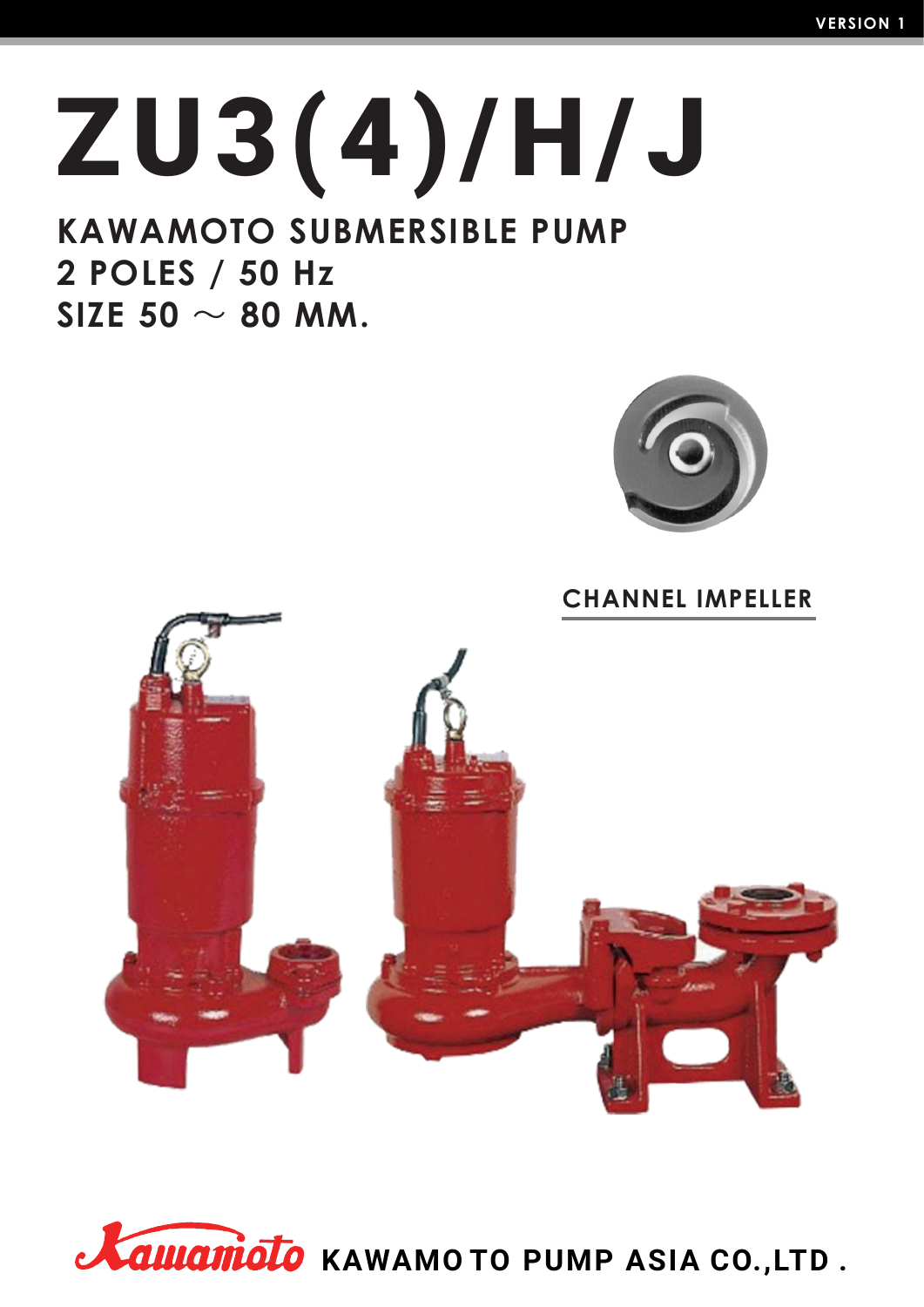### **APPLICATIONS AND FEATURES**

#### **APPLICATIONS**

Sewage and wastewater with solids.

#### **FEATUREs**

- This channel impellers provides excellent ability to pass Foreign objects.
- The pump is free from forming air pocket behind impeller.
- Equipped with a motor with built-in auto-cut to prevent Motor burnout.
- **ZUJ** type is equipped with a pedestal support for easy maintenance and inspection.
- Some model with output of 3.7 kW or less are available with a float switch. (automatic, auto alternate built-in)
- Applicable for high temperature with ZUH (HJ) type. Especially, ZUH (HJ) with 1.5~3.7kW models work for up to 90 °C

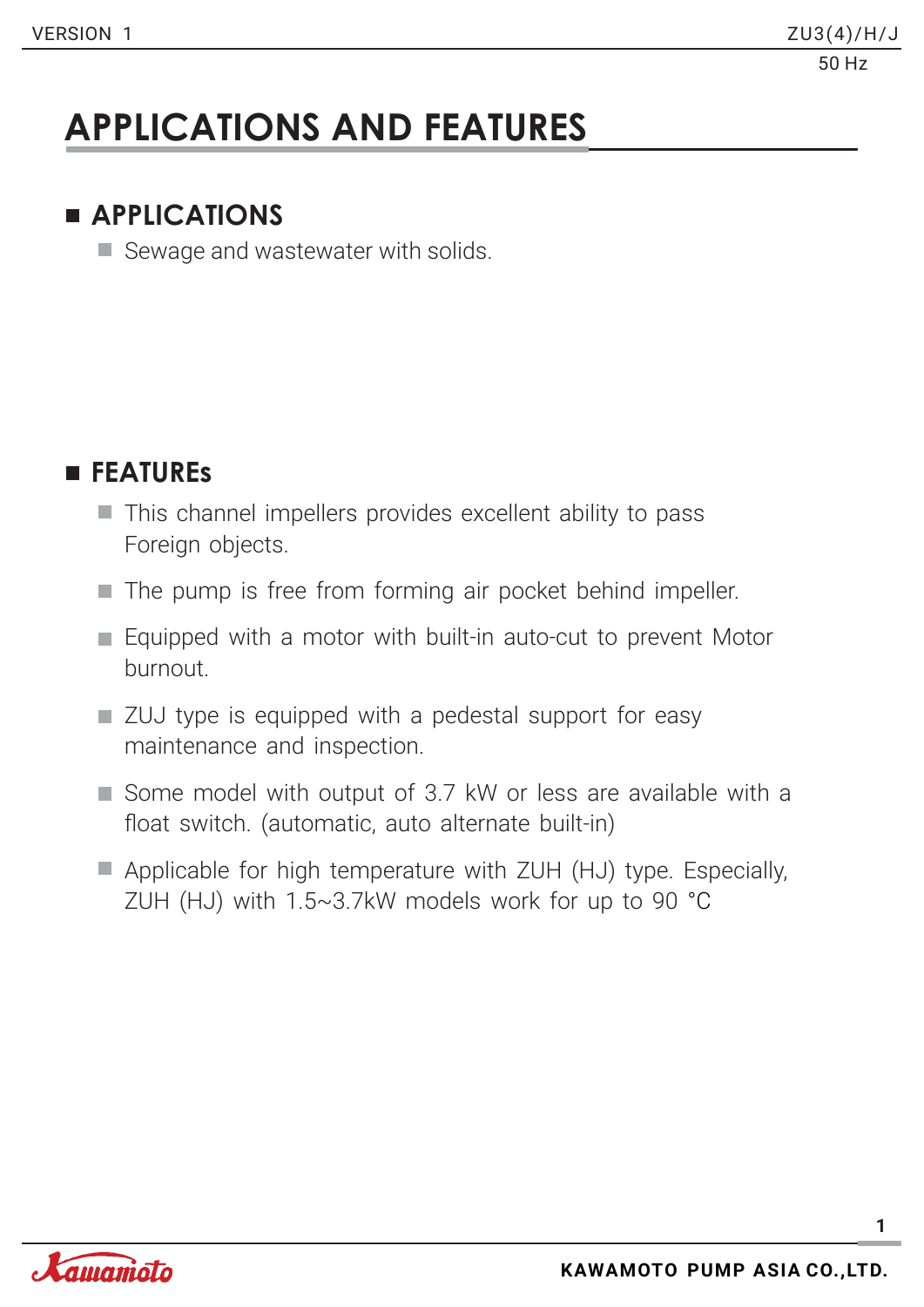### **STANDARD SPECIFICATIONS**

| Description               |                      | Model: ZU3(4)/H/J                                                     |  |  |  |  |  |  |
|---------------------------|----------------------|-----------------------------------------------------------------------|--|--|--|--|--|--|
| Applicable Liquid         |                      | Waste water, Filthy water and Other miscellaneous dirty water         |  |  |  |  |  |  |
| <b>Liquid Temperature</b> |                      | $0 \sim 40$ °C (ZUH(J) is applicable higher temp.)                    |  |  |  |  |  |  |
| pH                        |                      | $5 - 9$                                                               |  |  |  |  |  |  |
|                           | Casing               | Cast iron                                                             |  |  |  |  |  |  |
| Material<br>Impeller      |                      | Cast iron                                                             |  |  |  |  |  |  |
| Shaft                     |                      | Stainless Steel (SUS420J2)                                            |  |  |  |  |  |  |
| Motor<br>Speed            |                      | 3000 rpm                                                              |  |  |  |  |  |  |
|                           | Impeller             | Non clog Impeller                                                     |  |  |  |  |  |  |
| Construction              | Shaft seal           | Double mechanical seal<br>Pump: SiC x SiC<br>Motor: Ceramics x Carbon |  |  |  |  |  |  |
|                           | <b>Motor Bearing</b> | Sealed ball bearing                                                   |  |  |  |  |  |  |
| Cable length              |                      | $0.75$ kW: 6m<br>1.5~7.5kW: 10m                                       |  |  |  |  |  |  |
|                           | Maximum submergence  | $0.75$ kW: 5m<br>1.5~7.5kW: 8m                                        |  |  |  |  |  |  |

### **OPTIONAL SPECIFICATIONS**

| Cable extension             | 10m, 20m, 30m, 40m                                 |
|-----------------------------|----------------------------------------------------|
| For High temperature liquid | ZUH(J) 0.75kW: 0~70 °C<br>ZUH(J) 1.5~3.7Kw: 0~90°C |

#### **CABLE**

#### ZU3(4)/J ZUH(J)

| <b>Output</b><br>(kW) | <b>Phase</b> | <b>Size</b><br>(mm <sup>2</sup> ) | Core | Outer dia.<br>(mm) | Length<br>(m) |
|-----------------------|--------------|-----------------------------------|------|--------------------|---------------|
| 0.75                  | 3            | 1.25                              |      | 11                 | 6             |
| 1.5                   | 3            | 1.25                              | 4    | 11                 | 10            |
| 2.2                   | 3            | 1.25                              | 4    | 11                 | 10            |
| 3.7                   | 3            | 2                                 |      | 11.7               | 10            |
| 5.5                   | 3            | 3.5                               |      | 14                 | 10            |
| 7.5                   | 3            | 5.5                               |      | 16.5               | 10            |

| <b>Output</b><br>(kW) | <b>Phase</b> | Size<br>(mm <sup>2</sup> ) | Core | Outer dia.<br>(mm) | Length<br>(m) |
|-----------------------|--------------|----------------------------|------|--------------------|---------------|
| 0.75                  | 3            | 2                          |      | 12.2               | 10            |
| 1.5                   | 3            |                            |      | 13.5               | 10            |
| 2.2                   | 3            |                            |      | 13.5               | 10            |
| 3.7                   | ર            | 3.5                        |      | 16.6               | 10            |

#### **SOLID PASSAGE**

| <b>Pump Bore</b><br>(mm) | Solid diameter<br>(mm) | Clothes(mm)      |
|--------------------------|------------------------|------------------|
| 50                       | 35                     | $200 \times 200$ |
| 65                       | 35                     | $300 \times 300$ |
|                          |                        | $300 \times 450$ |

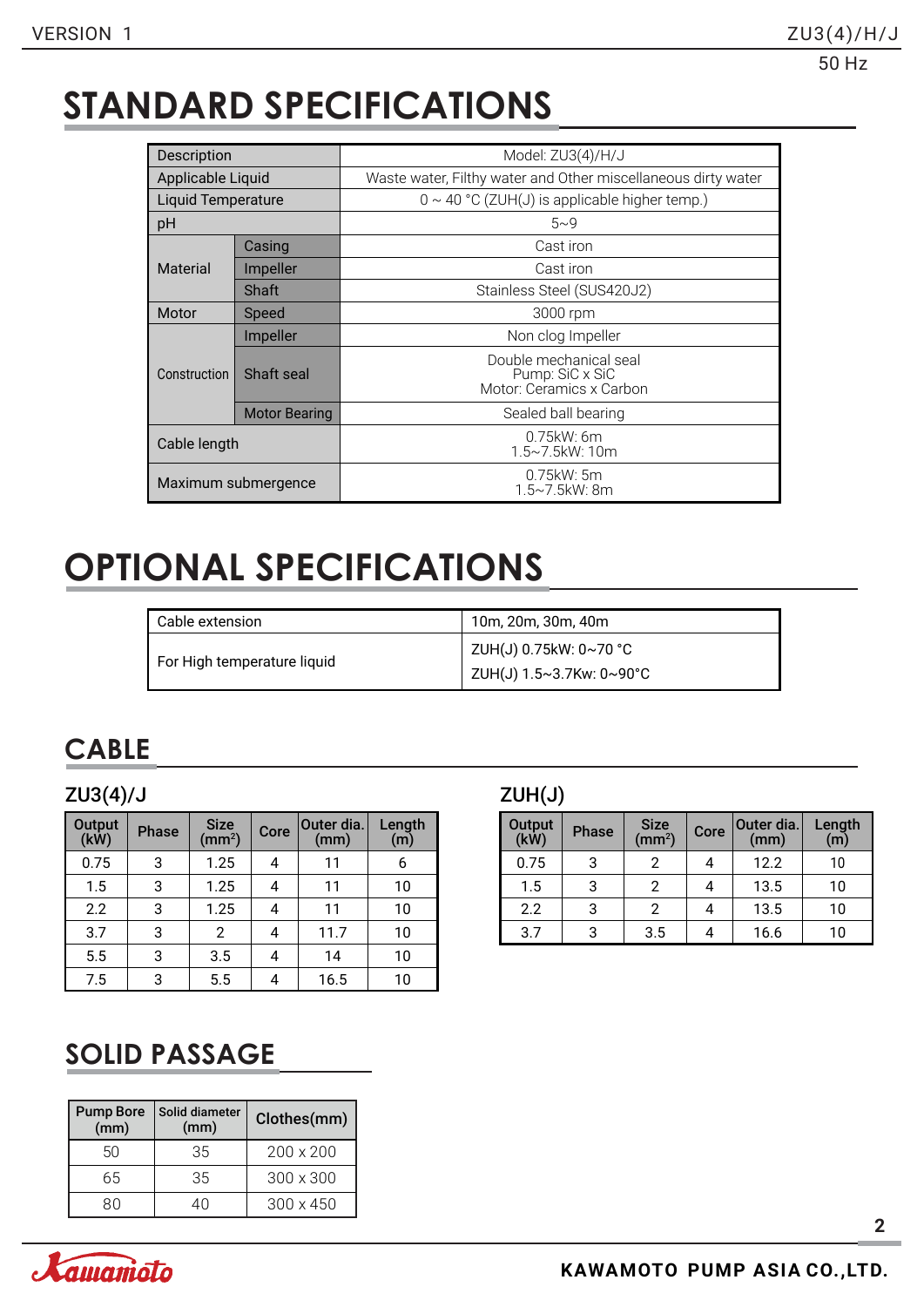### **PERFORMANCE CHART**



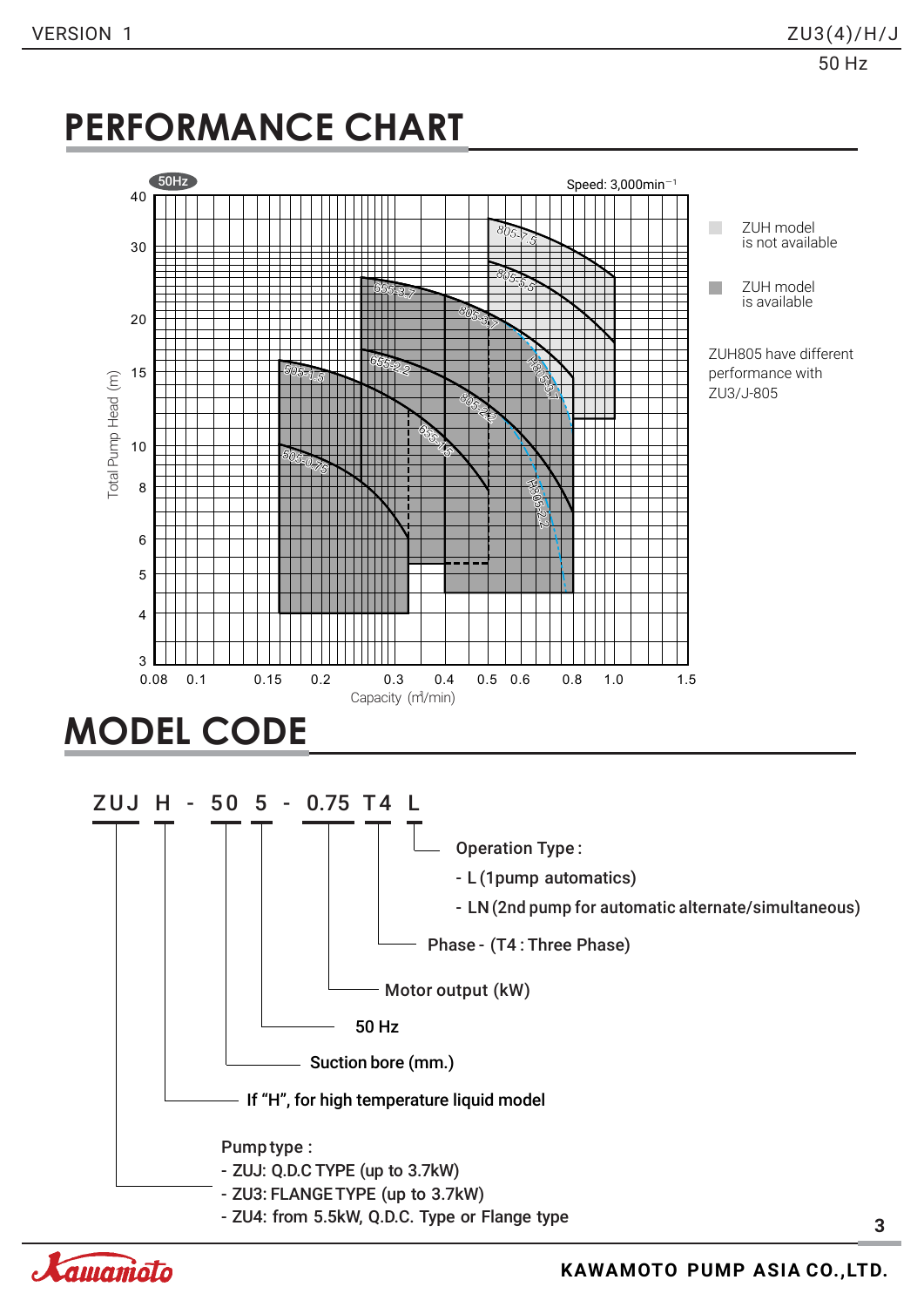### **SPECIFICATION TABLE - ZU3(4)/J**

|                 | <b>Bore</b> |                        |                      | Performance                              |                          |                                   |                          |  |  |  |  |  |
|-----------------|-------------|------------------------|----------------------|------------------------------------------|--------------------------|-----------------------------------|--------------------------|--|--|--|--|--|
| No.             | (mm)        | <b>Model</b>           | <b>Motor</b><br>(kW) | <b>Capacity</b><br>(m <sup>3</sup> /min) | <b>Total Head</b><br>(m) | Capacity<br>(m <sup>3</sup> /min) | <b>Total Head</b><br>(m) |  |  |  |  |  |
| 1               | 50          | ZUJ(3)-505-0.75T4      | 0.75                 | 0.16                                     | 10                       | 0.32                              | 6                        |  |  |  |  |  |
| $\overline{2}$  |             | ZUJ(3)-505-1.5T4       | 1.5                  | 0.16                                     | 0.32<br>16               |                                   | 12.2                     |  |  |  |  |  |
| 3               |             | ZUJ(3)-655-1.5T4       | 1.5                  | 0.25                                     | 13.8                     | 0.5                               | 7.8                      |  |  |  |  |  |
| $\overline{4}$  | 65          | ZUJ(3)-655-2.2T4       |                      | 0.25                                     | 17                       | 0.5                               |                          |  |  |  |  |  |
| 5               |             | ZUJ(3)-655-3.7T4       | 3.7                  | 0.25                                     | 25                       | 0.5                               | 20.5                     |  |  |  |  |  |
| 6               |             | ZUJ(3)-805-2.2T4       | 2.2                  | 0.4                                      | 14.2                     | 0.8                               | 6.8                      |  |  |  |  |  |
| $\overline{7}$  | 80          | ZUJ(3)-805-3.7T4       | 3.7                  | 0.4                                      | 22.5                     | 0.8                               | 14.2                     |  |  |  |  |  |
| 8               |             | ZU4-805-5.5T4          |                      | 0.5                                      | 27.5                     | 1                                 | 17.5                     |  |  |  |  |  |
| 9               |             | ZU4-805-7.5T4          | 7.5                  | 0.5                                      | 35                       | $\mathbf{1}$                      | 25                       |  |  |  |  |  |
| 10 <sup>1</sup> | 50          | ZUJ(3)-505-0.75T4L(LN) | 0.75                 | 0.16                                     | 10                       | 0.32                              | 6                        |  |  |  |  |  |
| 11              |             | ZUJ(3)-505-1.5T4L(LN)  | 1.5                  | 0.16                                     | 16                       | 0.32                              | 12.2                     |  |  |  |  |  |
| 12              |             | ZUJ(3)-655-1.5T4L(LN)  | 1.5                  | 0.25                                     | 13.8                     | 0.5                               | 7.8                      |  |  |  |  |  |
| 13              | 65          | ZUJ(3)-655-2.2T4L(LN)  | 2.2                  | 0.25                                     | 17                       | 0.5                               | 12.2                     |  |  |  |  |  |
| 14              |             | ZUJ(3)-655-3.7T4L(LN)  | 3.7                  | 0.25                                     | 25                       | 0.5                               | 20.5                     |  |  |  |  |  |
| 15              | 80          | ZUJ(3)-805-2.2T4L(LN)  | 2.2                  | 0.4                                      | 14.2                     | 0.8                               | 6.8                      |  |  |  |  |  |
| 16              |             | ZUJ(3)-805-3.7T4L(LN)  | 3.7                  | 0.4                                      | 22.5                     | 0.8                               | 14.2                     |  |  |  |  |  |

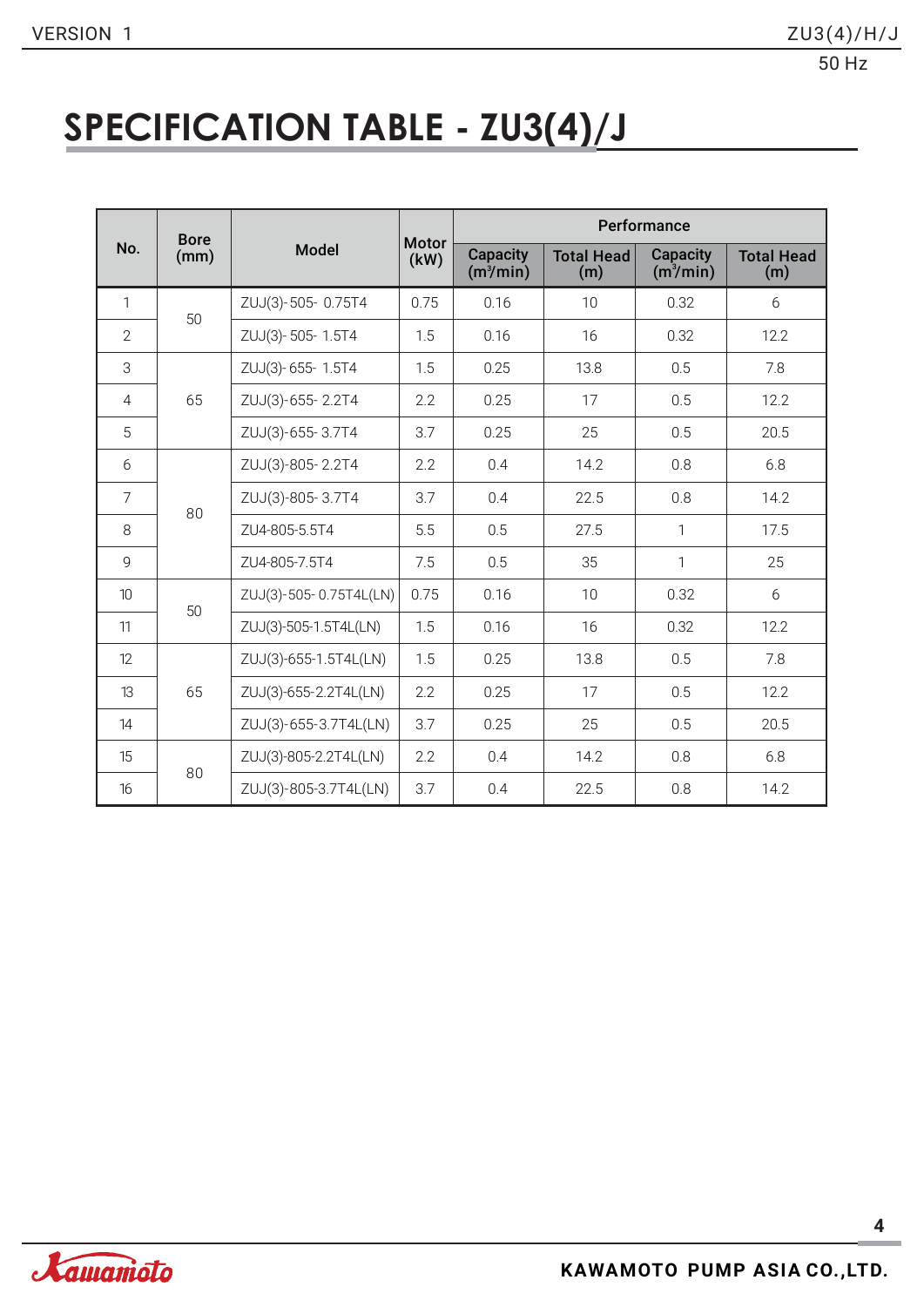### **SECTION VIEW - ZU** HJ

ZU¦



| J<br>HJ        |                                                                                       | No.            | <b>Part Name</b>                  | <b>Material</b> | <b>Note</b> |
|----------------|---------------------------------------------------------------------------------------|----------------|-----------------------------------|-----------------|-------------|
|                | 16                                                                                    | 1              | Motor                             |                 |             |
|                |                                                                                       | $\overline{2}$ | Casing                            | Cast iron       |             |
|                |                                                                                       | 3              | Casing cover                      | Cast iron       |             |
|                |                                                                                       | $\overline{4}$ | Impeller                          | Castiron        |             |
|                | (18)                                                                                  | 5              | Liner ring                        | <b>Bronze</b>   |             |
|                | (10)<br>о ю                                                                           | 6              | Sliding bracket                   | <b>FCD</b>      |             |
|                |                                                                                       | $\overline{7}$ | Connecting pipe<br>with baseplate | Cast iron       |             |
|                |                                                                                       | 8              | Mechanical seal                   |                 |             |
| $\mathfrak{B}$ | $\circledR$                                                                           | 9              | O-Ring                            | Rubber          |             |
|                | $\left( \overline{19}\right)$<br>$\binom{3}{}$<br>$\boxed{9}$<br>$\overline{2}$<br>6) | 10             | Packing                           | Rubber          |             |
|                |                                                                                       | 11             | Bolt                              | <b>SUS304</b>   |             |
|                | ╥┼╥                                                                                   | 12             | <b>Nut</b>                        | <b>SUS304</b>   |             |
|                |                                                                                       | 13             | Washer                            | <b>SUS304</b>   |             |
|                |                                                                                       | 14             | Key                               | <b>SUS403</b>   |             |
|                |                                                                                       | 15             | Shim                              | <b>SUS304</b>   |             |
|                |                                                                                       | 16             | Chain                             | Steel           |             |
|                |                                                                                       | 17             | Shackle                           | Steel           |             |
|                | (12)<br>(13)<br>(15)<br>$\left(4\right)$<br>$\left(5\right)$<br>(14)<br>æ             | 18             | Motor cover                       | Cast iron       |             |
|                | myn                                                                                   | 19             | Turbine oil                       | <b>VG32</b>     |             |

\* Shaft: SUS403

## **FLANGE DIMENSION**

ZUª ZU4





ZUW



|                     |         |     |     |    |                |                |                     | Unit:mm           |
|---------------------|---------|-----|-----|----|----------------|----------------|---------------------|-------------------|
| <b>Bore</b><br>(mm) | d       | C   | D   | t  | f              | $\mathsf{r}$   | h(Bo <sub>l</sub> ) | Remark            |
| 50                  | Rc2     | 95  | 120 | 14 | 0              | $\overline{2}$ | 13 (M10)            | 0.75kW<br>or less |
|                     | Rc2     | 120 | 150 | 16 | 0              | $\overline{2}$ | 15 (M12)            | 1.5kW             |
| 65                  | Rc2 1/2 | 120 | 150 | 16 | 0              | $\mathfrak{D}$ | 15 (M12)            | 1.5kW<br>or less  |
|                     | Rc2 1/2 | 140 | 175 | 18 | $\Omega$       | $\mathfrak{D}$ | 19 (M16)            | 2.2,3.7kW         |
| 80                  | Rc3     | 140 | 175 | 18 | 0              | $\mathfrak{D}$ | 19 (M16)            | 2.2,3.7kW         |
|                     | Rc3     | 150 | 185 | 18 | $\overline{2}$ | 8              | 15 (M12)            | 5.5,7.5kW         |

| <b>Bore</b><br>(mm) | d       | C<br>D |     |    |                | $\mathsf{n}$ | h(Bolt)  |
|---------------------|---------|--------|-----|----|----------------|--------------|----------|
| 50                  | Rc2     | 120    | 155 | 18 | $\mathfrak{D}$ | 4            | 15 (M12) |
| 65                  | Rc2 1/2 | 140    | 175 | 18 | 2              | 4            | 15(M12)  |
| 80                  | Rc3     | 150    | 185 | 18 | 2              | 8            | 15 (M12) |

**5**

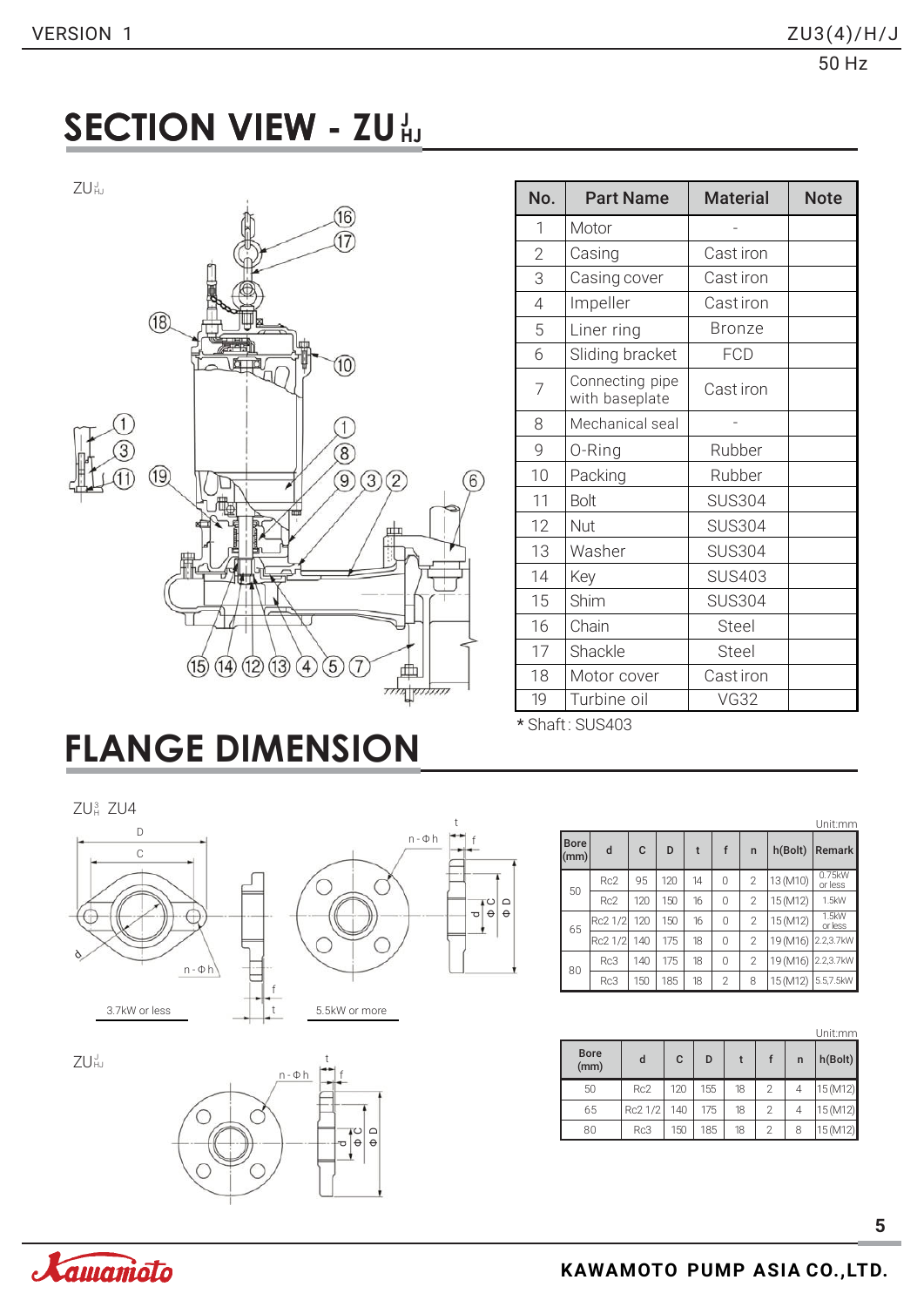### **SECTION VIEW - ZU3**



| No.            | <b>Part Name</b> | <b>Material</b> | <b>Note</b> | No. | <b>Part Name</b> | <b>Material</b> | <b>Note</b> |
|----------------|------------------|-----------------|-------------|-----|------------------|-----------------|-------------|
| 1              | Motor            |                 |             | 12  | <b>Bolt</b>      | <b>SUS304</b>   |             |
| 2              | Casing           | Cast iron       |             | 13  | <b>Nut</b>       | <b>SUS304</b>   |             |
| 3              | Casing cover     | Cast iron       |             | 14  | Washer           | <b>SUS403</b>   |             |
| $\overline{4}$ | Impeller         | Castiron        |             | 15  | Key              | <b>SUS304</b>   |             |
| 5              | Liner ring       | <b>Bronze</b>   |             | 16  | Clamp            | Resin           |             |
| 6              | Flange           | Cast iron       |             | 17  | Shim             | <b>SUS403</b>   |             |
| $\overline{7}$ | Mechanical seal  |                 |             | 18  | Rode             | Resin           |             |
| 8              | 0-Ring           | Rubber          |             | 19  | Motor cover      | <b>Castiron</b> |             |
| 9              | Packing          | Rubber          |             | 20  | Magnetic switch  |                 |             |
| 10             | Packing          | Rubber          |             | 21  | Float switch     |                 |             |
| 11             | <b>Screw</b>     | <b>SUS304</b>   |             | 22  | Turbine oil      | <b>VG32</b>     |             |

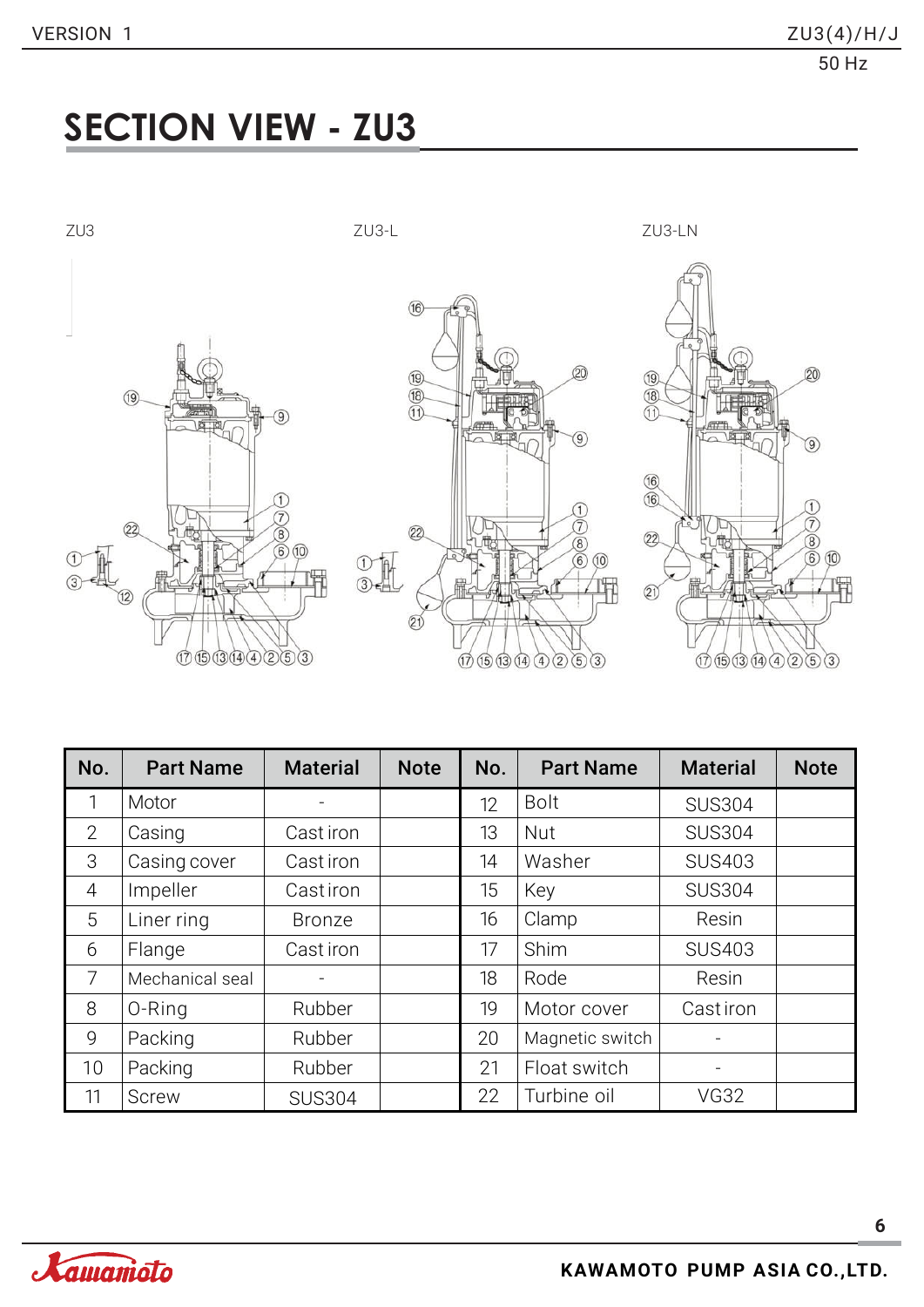### **PUMP DIMENSION - ZU3(4)/H**

ZU4 type has different<br>casing figure







Cable: 10m (6m if 0.75kW or less )







| <b>Bore</b> | Model              | kW   | <b>PH</b> | DH  | DT | <b>DC</b> | W   | W1  | W <sub>2</sub> | U <sub>1</sub> | U <sub>2</sub> | U <sub>3</sub>           | U <sub>4</sub> | U <sub>5</sub>           | X                        | $\mathsf{R}$ | <b>KG</b> |
|-------------|--------------------|------|-----------|-----|----|-----------|-----|-----|----------------|----------------|----------------|--------------------------|----------------|--------------------------|--------------------------|--------------|-----------|
| 50          | ZU3(H)-505-0.75T4  | 0.75 | 397       | 98  | 27 | 120       | 254 | 95  | 190            | 140            | 250            | $\overline{\phantom{a}}$ |                |                          | $\overline{\phantom{a}}$ | 25           | 21        |
|             | ZU3(H)-505-1.5T4   | 1.5  | 445       | 103 | 27 | 140       | 301 | 111 | 222            | 170            | 300            | $\overline{\phantom{a}}$ | $\blacksquare$ | $\overline{\phantom{a}}$ | $\blacksquare$           | 25           | 31        |
|             | ZU3-655(H)-1.5T4   | 1.5  | 445       | 103 | 29 | 140       | 301 | 111 | 222            | 170            | 300            | $\overline{\phantom{a}}$ |                |                          | $\overline{\phantom{a}}$ | 25           | 31        |
| 65          | ZU3-655(H)-2.2T4   | 2.2  | 592       | 117 | 29 | 160       | 352 | 134 | 268            | 200            | 430            | $\overline{\phantom{a}}$ |                |                          | $\overline{\phantom{a}}$ | 30           | 49        |
|             | ZU3-655(H)-3.7T4   | 3.7  | 592       | 117 | 29 | 160       | 352 | 134 | 268            | 200            | 430            | $\blacksquare$           |                |                          | $\blacksquare$           | 30           | 55        |
|             | ZU3-805(H)-2.2T4   | 2.2  | 592       | 117 | 33 | 160       | 352 | 134 | 268            | 200            | 430            | $\blacksquare$           |                |                          | $\blacksquare$           | 30           | 49        |
| 80          | ZU3-805(H)-3.7T4   | 3.7  | 592       | 117 | 33 | 160       | 352 | 134 | 268            | 200            | 430            | $\overline{\phantom{a}}$ | $\blacksquare$ | $\overline{a}$           | $\overline{\phantom{a}}$ | 30           | 55        |
|             | ZU4-805-5.5T4      | 5.5  | 669       | 224 | 33 | 285       | 523 | 145 | 294            | 240            | 490            | $\blacksquare$           |                | $\overline{\phantom{a}}$ | $\blacksquare$           | 30           | 80        |
|             | ZU4-805-7.5T4      | 7.5  | 669       | 224 | 33 | 285       | 523 | 145 | 294            | 240            | 490            | $\overline{\phantom{a}}$ |                | $\overline{\phantom{a}}$ | $\blacksquare$           | 30           | 86        |
| 50          | ZU3-505-0.75T4L/LN | 0.75 | 442       | 98  | 27 | 120       | 254 | 95  | 190            | 140            | 510            | 200                      | 450            | 570                      | 150                      | 25           | 24.5      |
|             | ZU3-505-1.5T4L/LN  | 1.5  | 506       | 103 | 27 | 140       | 301 | 111 | 222            | 170            | 540            | 230                      | 480            | 600                      | 140                      | 25           | 35        |
|             | ZU3-655-1.5T4L/LN  | 1.5  | 506       | 103 | 29 | 140       | 301 | 111 | 222            | 170            | 540            | 230                      | 480            | 600                      | 140                      | 25           | 35        |
| 65          | ZU3-655-2.2T4L/LN  | 2.2  | 647       | 117 | 29 | 160       | 352 | 134 | 268            | 200            | 720            | 270                      | 650            | 790                      | 125                      | 30           | 53.5      |
|             | ZU3-655-3.7T4L/LN  | 3.7  | 647       | 117 | 29 | 160       | 352 | 134 | 268            | 200            | 720            | 270                      | 650            | 790                      | 125                      | 30           | 59.5      |
| 80          | ZU3-805-2.2T4L/LN  | 2.2  | 647       | 117 | 33 | 160       | 352 | 134 | 268            | 200            | 720            | 270                      | 650            | 790                      | 125                      | 30           | 53.5      |
|             | ZU3-805-3.7T4L/LN  | 3.7  | 647       | 117 | 33 | 160       | 352 | 134 | 268            | 200            | 720            | 270                      | 650            | 790                      | 125                      | 30           | 59.5      |

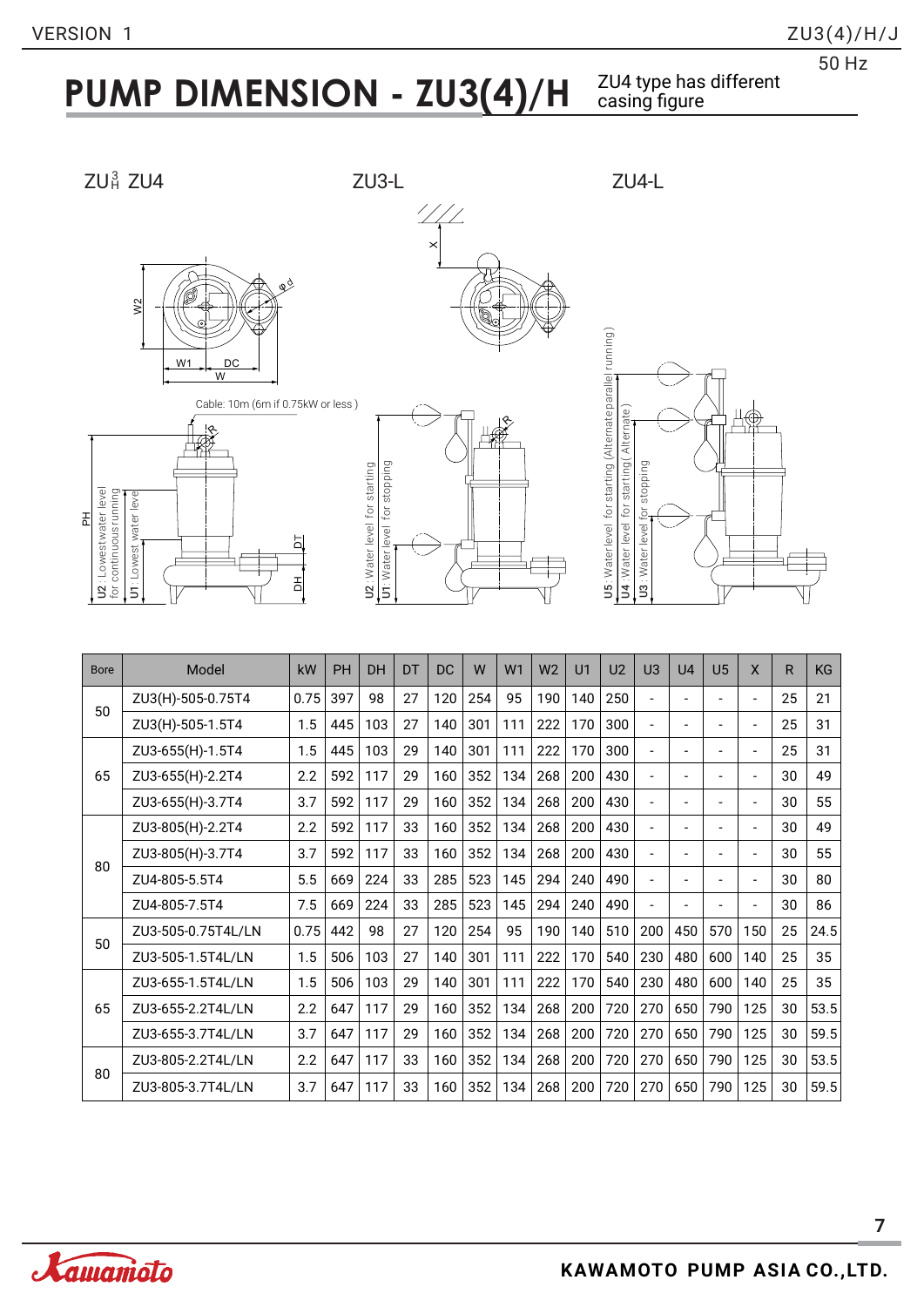### **PUMP DIMENSION - ZU HJ**

#### ZU4 type has different casing figure

ZUHJ ZU4











| <b>Bore</b> | <b>Model</b>       | kW   | PH  | <b>DH</b> | <b>DC</b> | TL  | W <sub>1</sub> | W <sub>2</sub> | U1  | U <sub>2</sub> | U <sub>3</sub>           | U <sub>4</sub> | U <sub>5</sub>           | X                        | <b>KG</b> |
|-------------|--------------------|------|-----|-----------|-----------|-----|----------------|----------------|-----|----------------|--------------------------|----------------|--------------------------|--------------------------|-----------|
| 50          | ZUJ(H)-505-0.75T4  | 0.75 | 482 | 65        | 345       | 518 | 95             | 190            | 180 | 290            | Ξ.                       |                | ۳                        | ۰                        | 33        |
|             | ZUJ(H)-505-1.5T4   | 1.5  | 496 | 75        | 425       | 614 | 111            | 222            | 220 | 350            | ٠                        |                | $\overline{a}$           | ٠                        | 44        |
| 65          | ZUJ(H)-655-1.5T4   | 1.5  | 496 | 75        | 425       | 614 | 111            | 222            | 220 | 350            | $\overline{\phantom{a}}$ |                | ۰                        | ٠                        | 44        |
|             | ZUJ(H)-655-2.2T4   | 2.2  | 660 | 95        | 495       | 717 | 134            | 268            | 270 | 500            | $\overline{\phantom{0}}$ |                | $\overline{a}$           | $\blacksquare$           | 67.5      |
|             | ZUJ(H)-655-3.7T4   | 3.7  | 660 | 95        | 495       | 717 | 134            | 268            | 270 | 500            | Ξ.                       |                | ٠                        | $\overline{\phantom{a}}$ | 74.5      |
|             | ZUJ(H)-805-2.2T4   | 2.2  | 660 | 95        | 495       | 722 | 134            | 268            | 270 | 500            | $\overline{\phantom{0}}$ |                | ۰                        | $\blacksquare$           | 67.5      |
| 80          | ZUJ(H)-805-3.7T4   | 3.7  | 660 | 95        | 495       | 722 | 134            | 268            | 270 | 500            | ٠                        |                | ۰                        | $\blacksquare$           | 74.5      |
|             | ZU4-805-5.5T4      | 5.5  | 705 | 36        | 505       | 743 | 145            | 294            | 275 | 525            | $\overline{\phantom{a}}$ |                | ۰                        | ٠                        | 93        |
|             | ZU4-805-7.5T4      | 7.5  | 705 | 36        | 505       | 743 | 145            | 294            | 275 | 525            | $\overline{\phantom{0}}$ |                | $\overline{\phantom{0}}$ | ۰                        | 99        |
| 50          | ZUJ-505-0.75T4L/LN | 0.75 | 482 | 65        | 345       | 518 | 95             | 190            | 180 | 550            | 240                      | 490            | 610                      | 150                      | 36.5      |
|             | ZUJ-505-1.5T4L/LN  | 1.5  | 557 | 75        | 425       | 614 | 111            | 222            | 220 | 590            | 280                      | 530            | 650                      | 135                      | 48        |
|             | ZUJ-655-1.5T4L/LN  | 1.5  | 557 | 75        | 425       | 624 | 111            | 222            | 220 | 590            | 280                      | 530            | 650                      | 135                      | 48        |
| 65          | ZUJ-655-2.2T4L/LN  | 2.2  | 715 | 95        | 495       | 717 | 134            | 268            | 270 | 790            | 340                      | 720            | 860                      | 125                      | 72        |
|             | ZUJ-655-3.7T4L/LN  | 3.7  | 715 | 95        | 495       | 717 | 134            | 268            | 270 | 790            | 340                      | 720            | 860                      | 125                      | 78.5      |
|             | ZUJ-805-2.2T4L/LN  | 2.2  | 715 | 95        | 495       | 722 | 134            | 268            | 270 | 790            | 340                      | 720            | 860                      | 125                      | 72        |
| 80          | ZUJ-805-3.7T4L/LN  | 3.7  | 715 | 95        | 495       | 722 | 134            | 268            | 270 | 790            | 340                      | 720            | 860                      | 125                      | 78.5      |

### **PEDESTAL SUPPORT MOUNT**

| <b>Bore</b> | <b>Discharge connection</b> |           |    |           |           |           |           |              | Guide |    |     |           |       | <b>Support</b> |    |    |                 | Man hole       |                | Remark         |
|-------------|-----------------------------|-----------|----|-----------|-----------|-----------|-----------|--------------|-------|----|-----|-----------|-------|----------------|----|----|-----------------|----------------|----------------|----------------|
| d           | DH                          | <b>DT</b> | BI | <b>BL</b> | <b>BM</b> | <b>BP</b> | <b>BW</b> | <b>Bolts</b> | GH    | GA | GD  | <b>GM</b> | $G^*$ | HH             | HA | HL | H'              | W <sub>3</sub> | W <sub>4</sub> |                |
| 50          | 190                         | 27        | 15 | 212       | 180       | 100       | 130       | M12x160      | 141   | 50 | 120 | 50        | 32A   | 478            | 30 | 76 | M <sub>10</sub> | 500            | 400            | 0.75kW or less |
|             | 215                         | 27        | 15 | 222       | 190       | 110       | 140       | M12X160      | 161   | 50 | 130 | 50        | 32A   | 48             | 30 | 76 | M10             | 500            | 400            | 1.5kW          |
| 65          | 215                         | 31        | 15 | 222       | 190       | 110       | 140       | M12X160      | 161   | 50 | 130 | 50        | 32A   | 48             | 30 | 76 | M10             | 500            | 400            | 1.5kW          |
|             | 250                         | 31        | 18 | 246       | 210       | 130       | 166       | M16X200      | 192   | 60 | 140 | 60        | 40A   | 60             | 35 | 85 | M <sub>12</sub> | 600            | 500            | 2.2.3.7 kW     |
| 80          | 250                         | 33        | 18 | 248       | 210       | 130       | 166       | M16X200      | 192   | 60 | 140 | 60        | 40A   | 60             | 35 | 85 | M12             | 600            | 500            | 2.2.3.7 kW     |
|             | 250                         | 33        | 19 | 248       | 210       | 130       | 166       | M16X200      | 192   | 60 | 140 | 60        | 40A   | 60             | 35 | 85 | M12             | 800            | 400            | 5.5.7.5kW      |

**8**

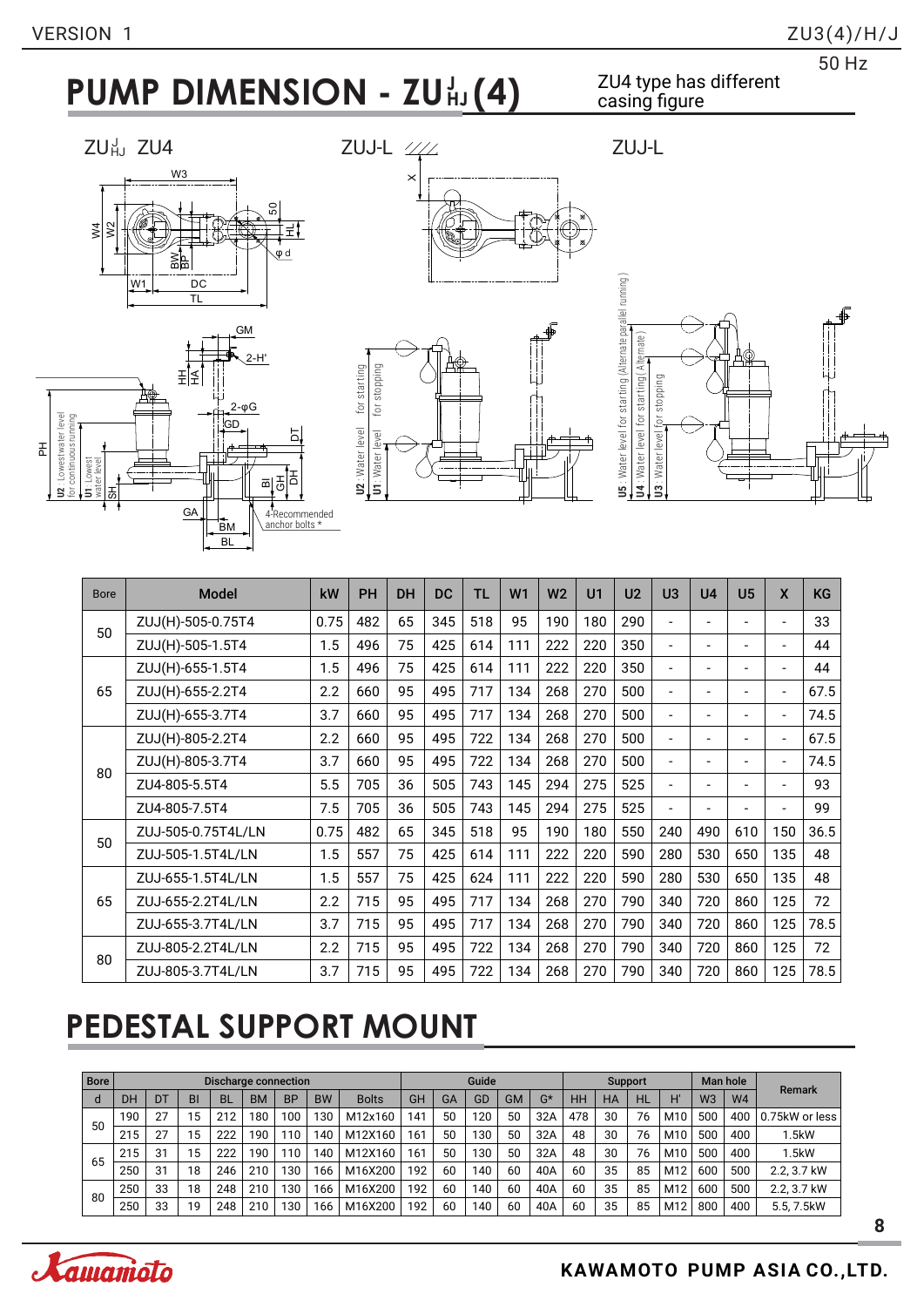### **EXPECTED PERFORMANCE CURVE**

**MODEL : ZU3/H-505-0.75T4, ZUJ/HJ-505-0.75T4**

#### **PERFORMANCE CURVES**





0 5 10 15 20 25 30

Pump efficiency [%]

0.0

20.0

 $Q$ [m $^3$ /hr]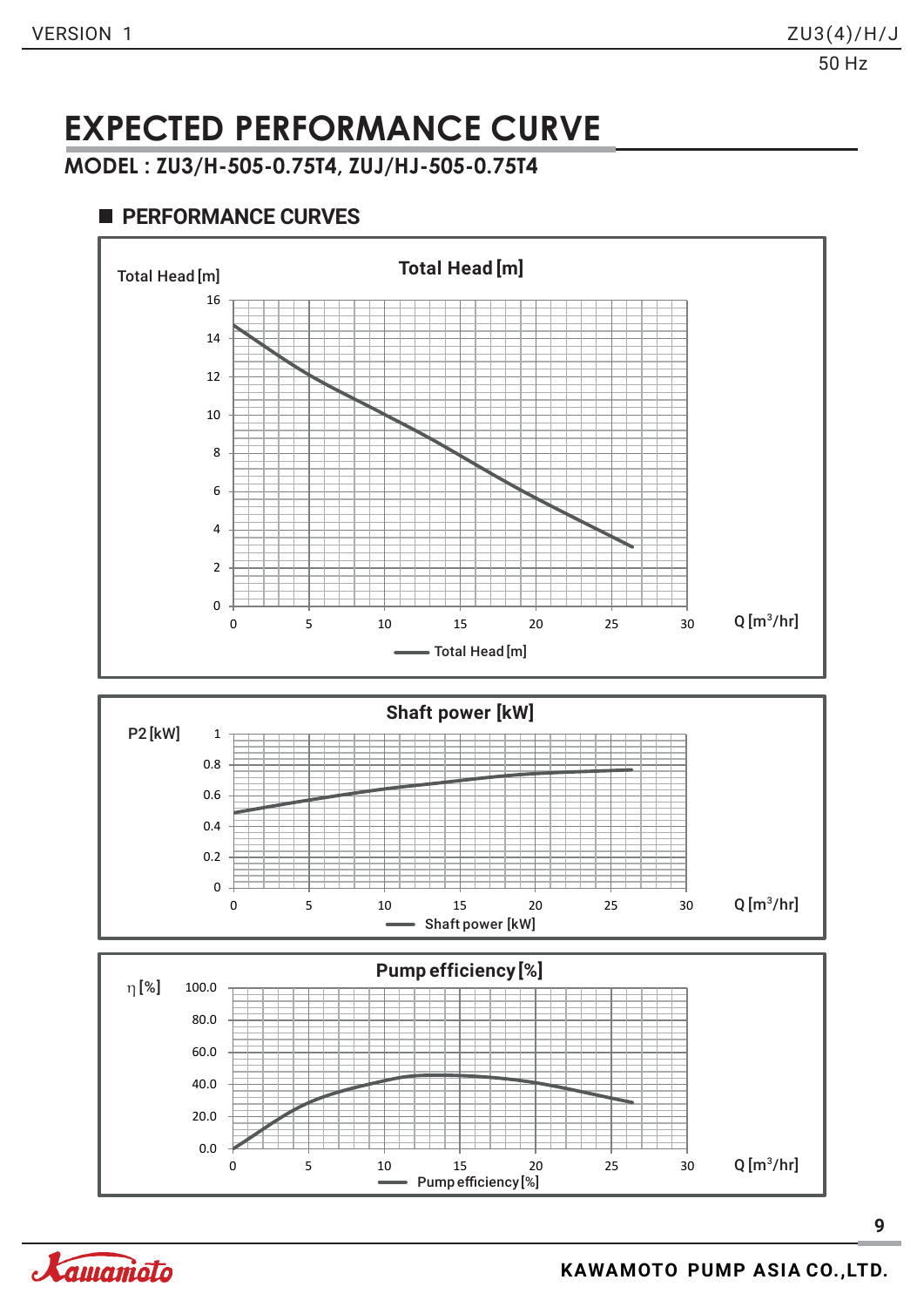### **EXPECTED PERFORMANCE CURVE**

**MODEL : ZU3/H-505-1.5T4, ZUJ(HJ)-505-1.5T4**

#### **PERFORMANCE CURVES**

0.0

Xamamoto





Pump efficiency [%]

0 5 10 15 20 25 30

 $Q$ [m $^3$ /hr]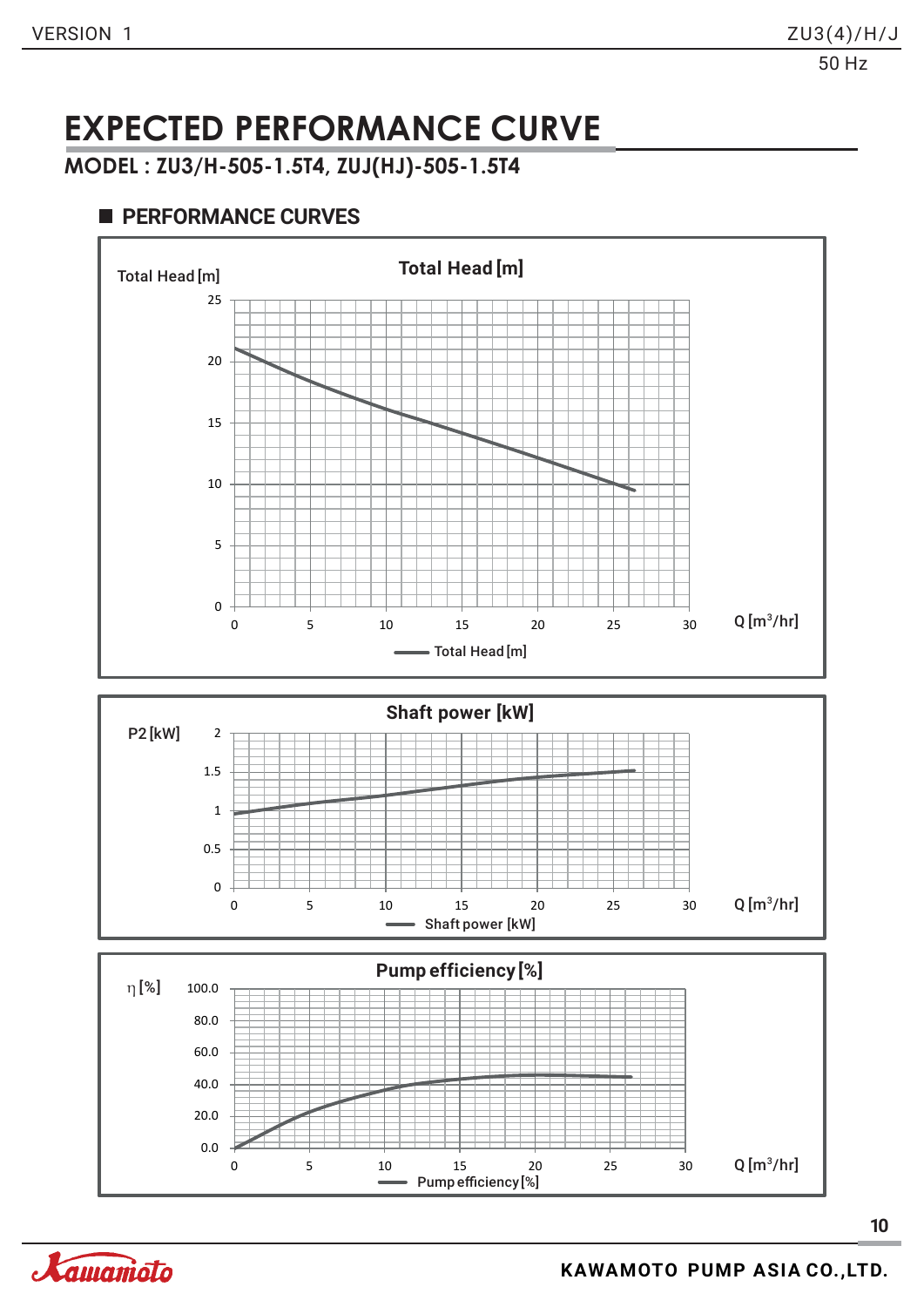### **EXPECTED PERFORMANCE CURVE**

**MODEL : ZU3/H-655-1.5T4, ZUJ(HJ)-655-1.5T4**







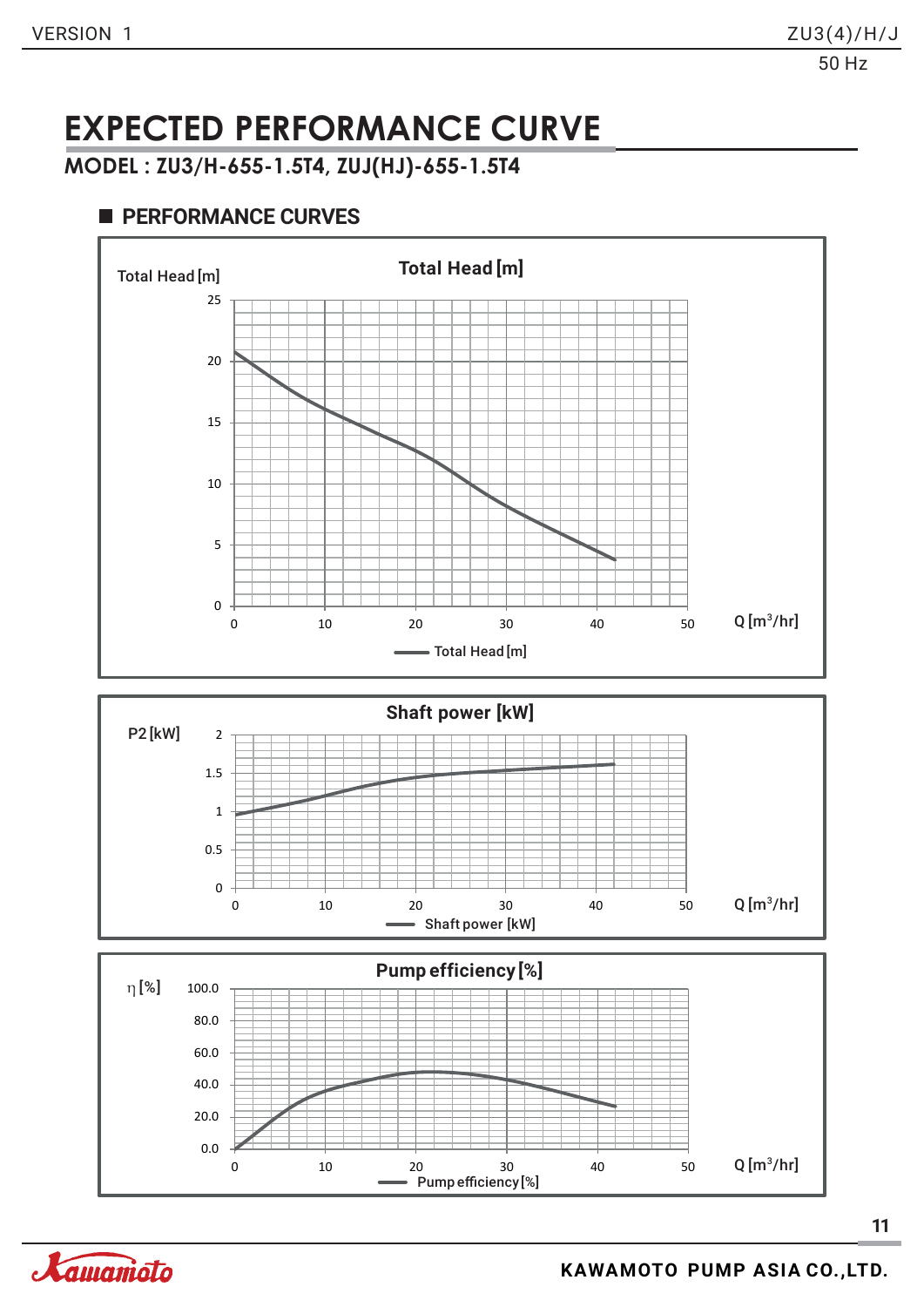### **EXPECTED PERFORMANCE CURVE**

**MODEL : ZU3/H-655-2.2T4, ZUJ(HJ)-655-2.2T4**

#### **PERFORMANCE CURVES**

0





0 10 20 30 40 50

**12**



 $Q$ [m $^3$ /hr]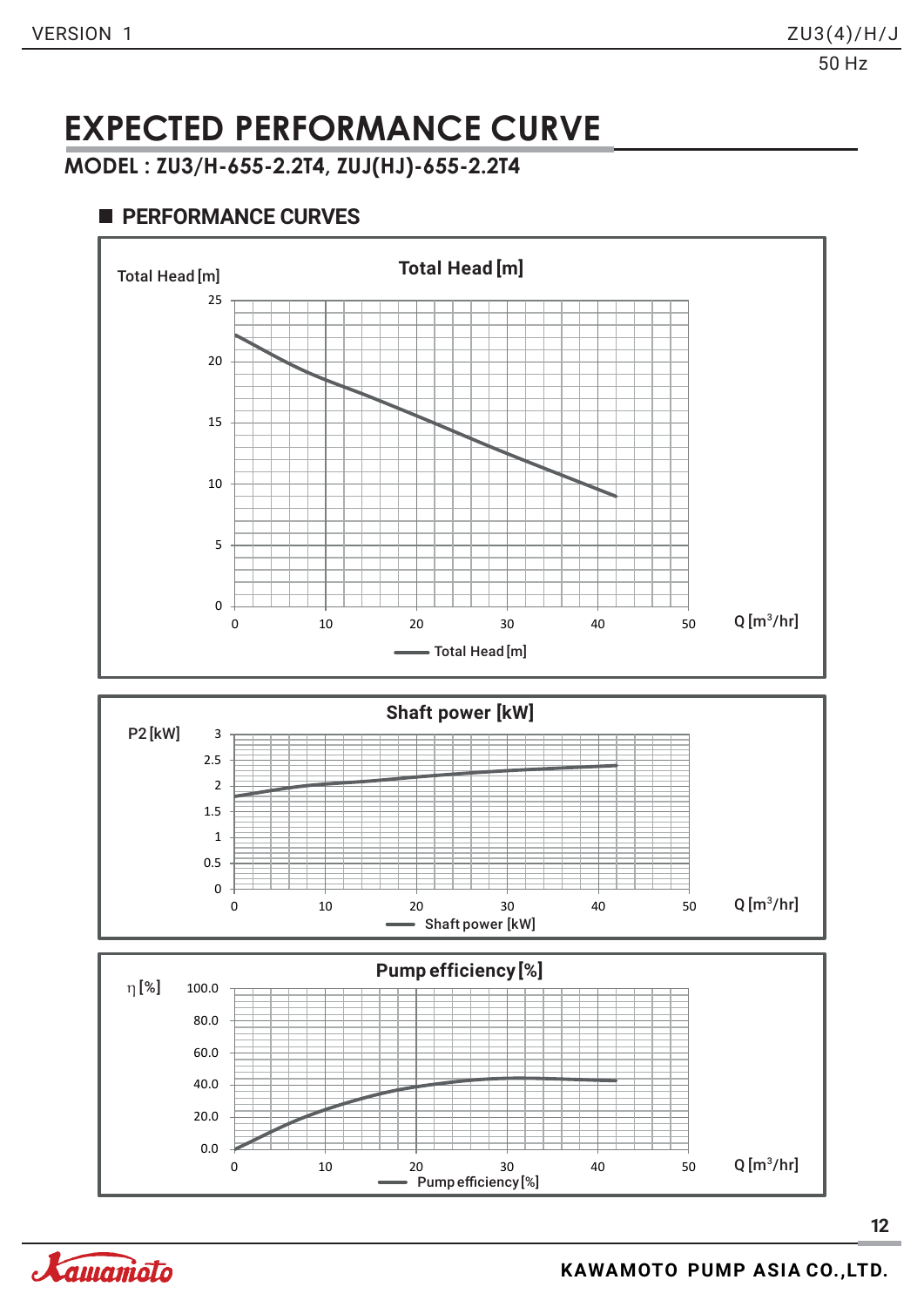### **EXPECTED PERFORMANCE CURVE**

**MODEL : ZU3/H-655-3.7T4, ZUJ(HJ)-655-3.7T4**

#### **PERFORMANCE CURVES**



0 10 20 30 40 50

Pump efficiency [%]



0.0

20.0

40.0

 $Q$ [m $^3$ /hr]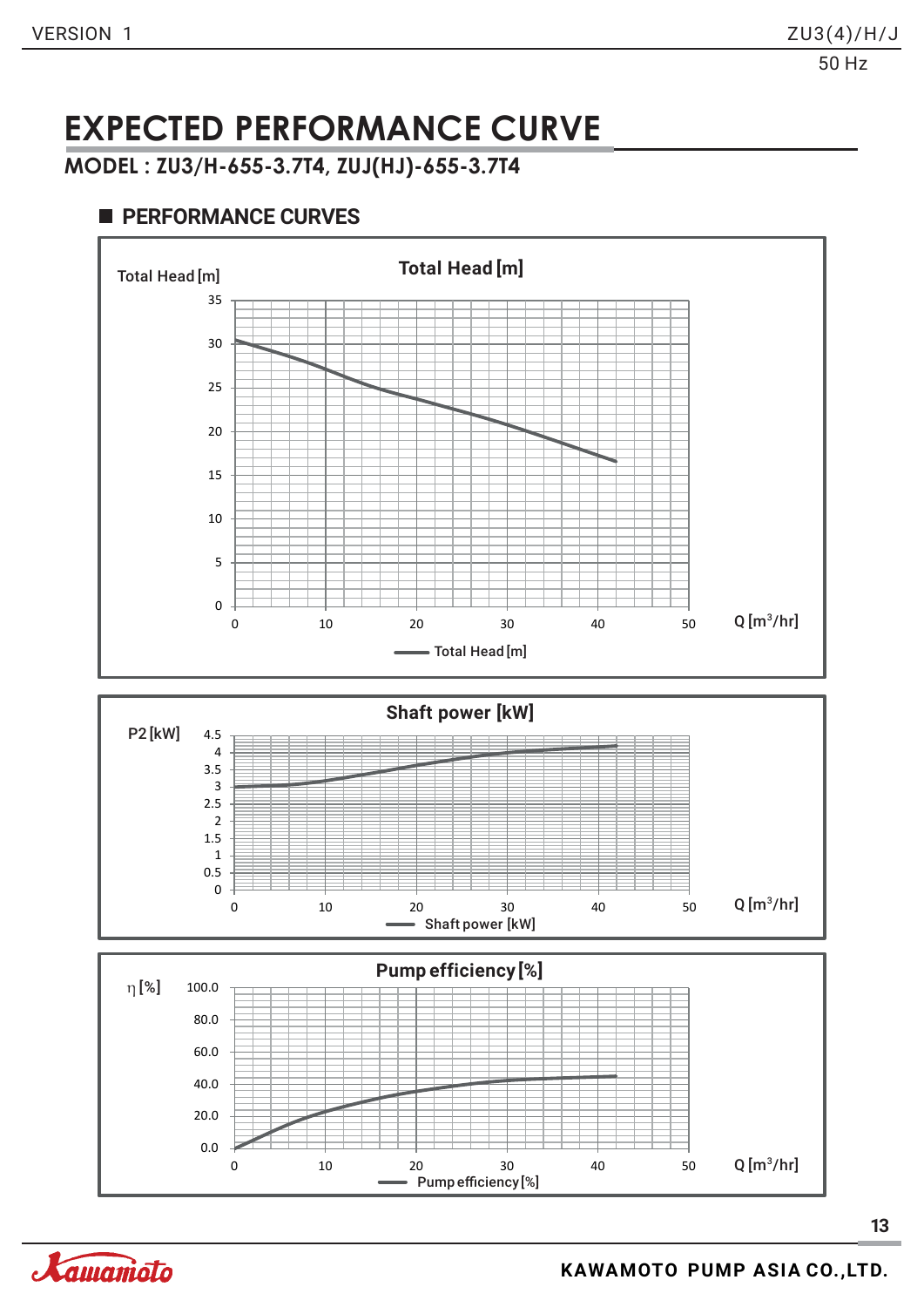### **EXPECTED PERFORMANCE CURVE**

#### **MODEL : ZU3/J-805-2.2T4**





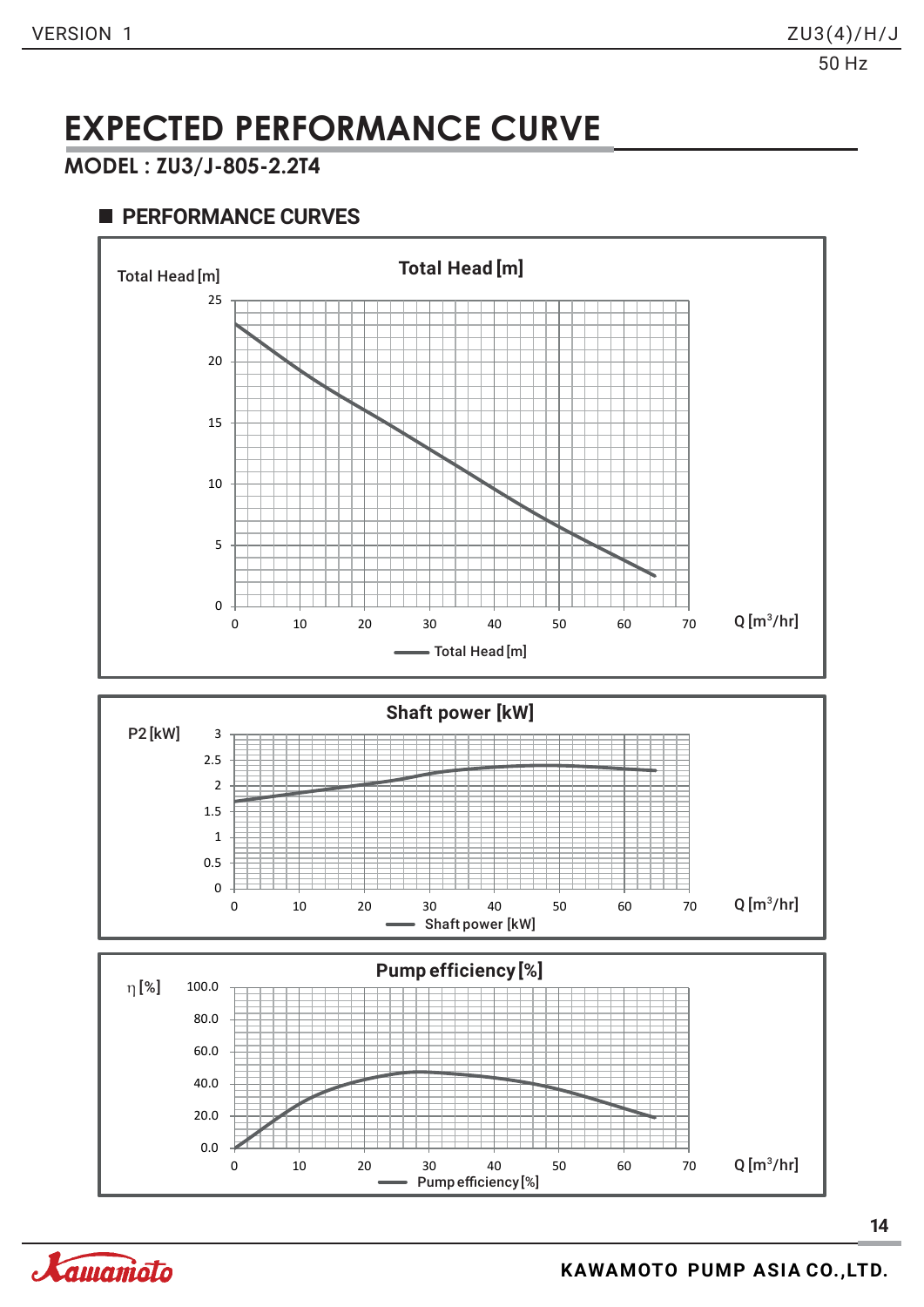### **EXPECTED PERFORMANCE CURVE**

#### **MODEL : ZU3/J-805-3.7T4**



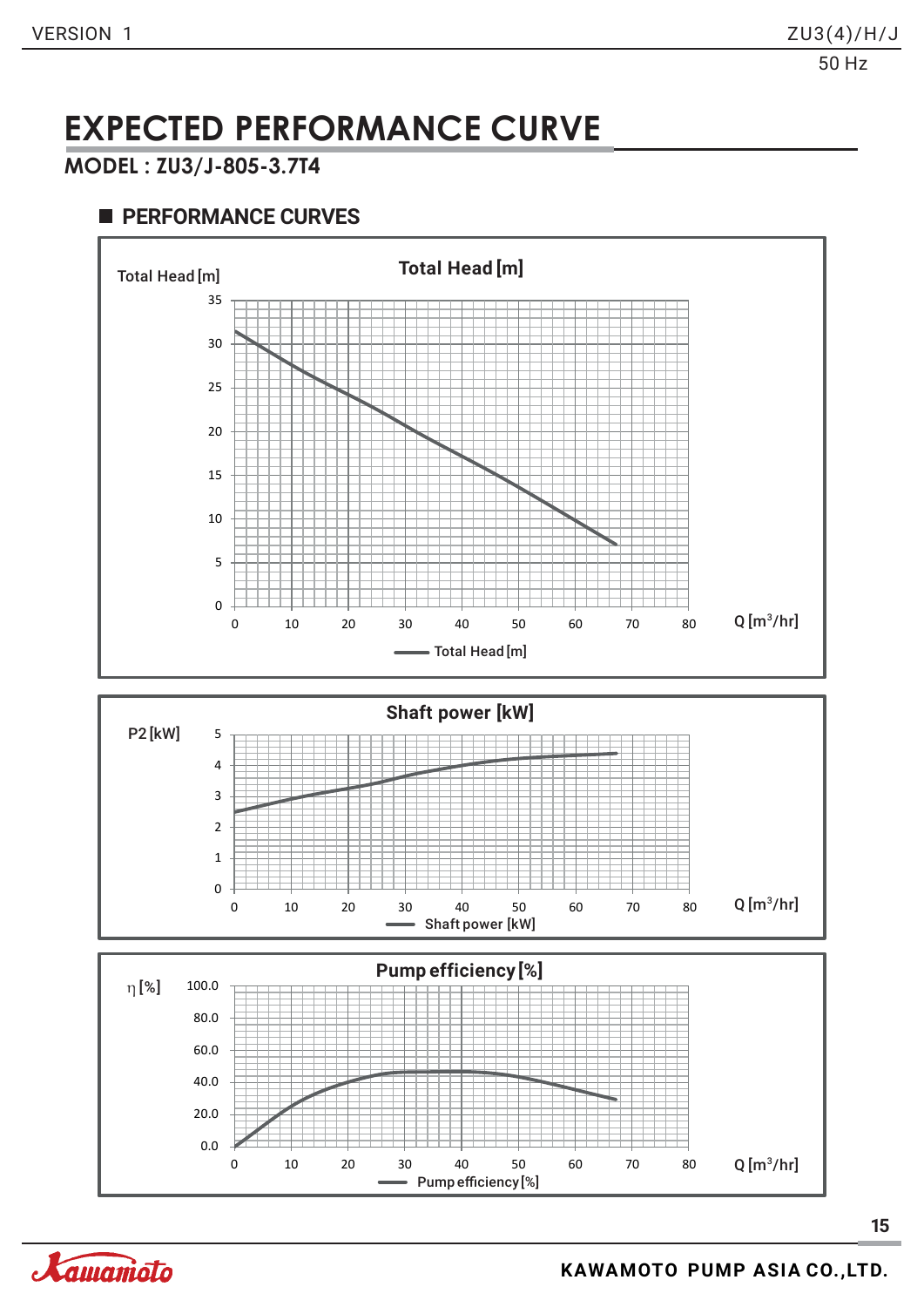### **EXPECTED PERFORMANCE CURVE**

#### **MODEL : ZU4-805-5.5T4**



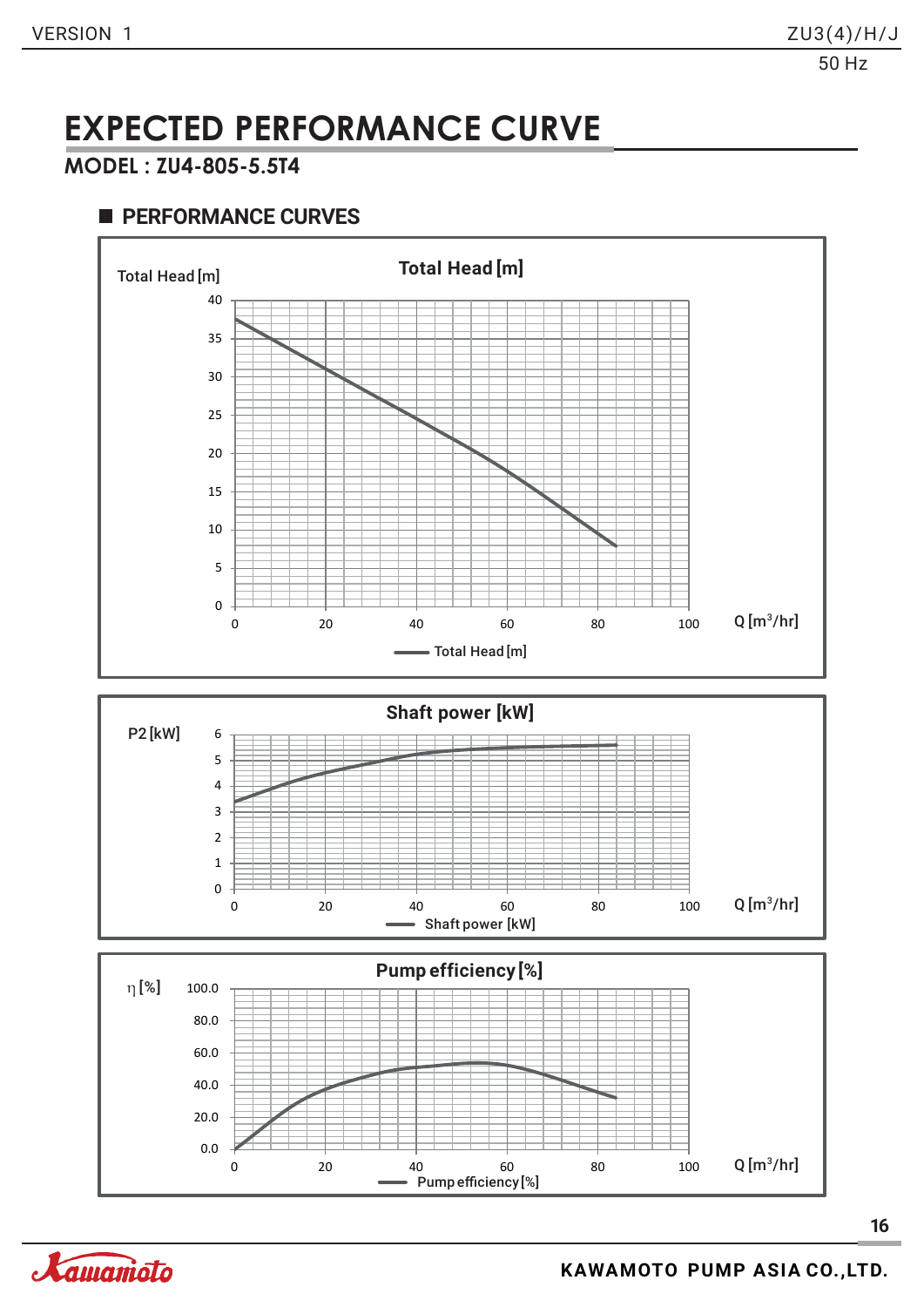### **EXPECTED PERFORMANCE CURVE**

#### **MODEL : ZU4-805-7.5T4**



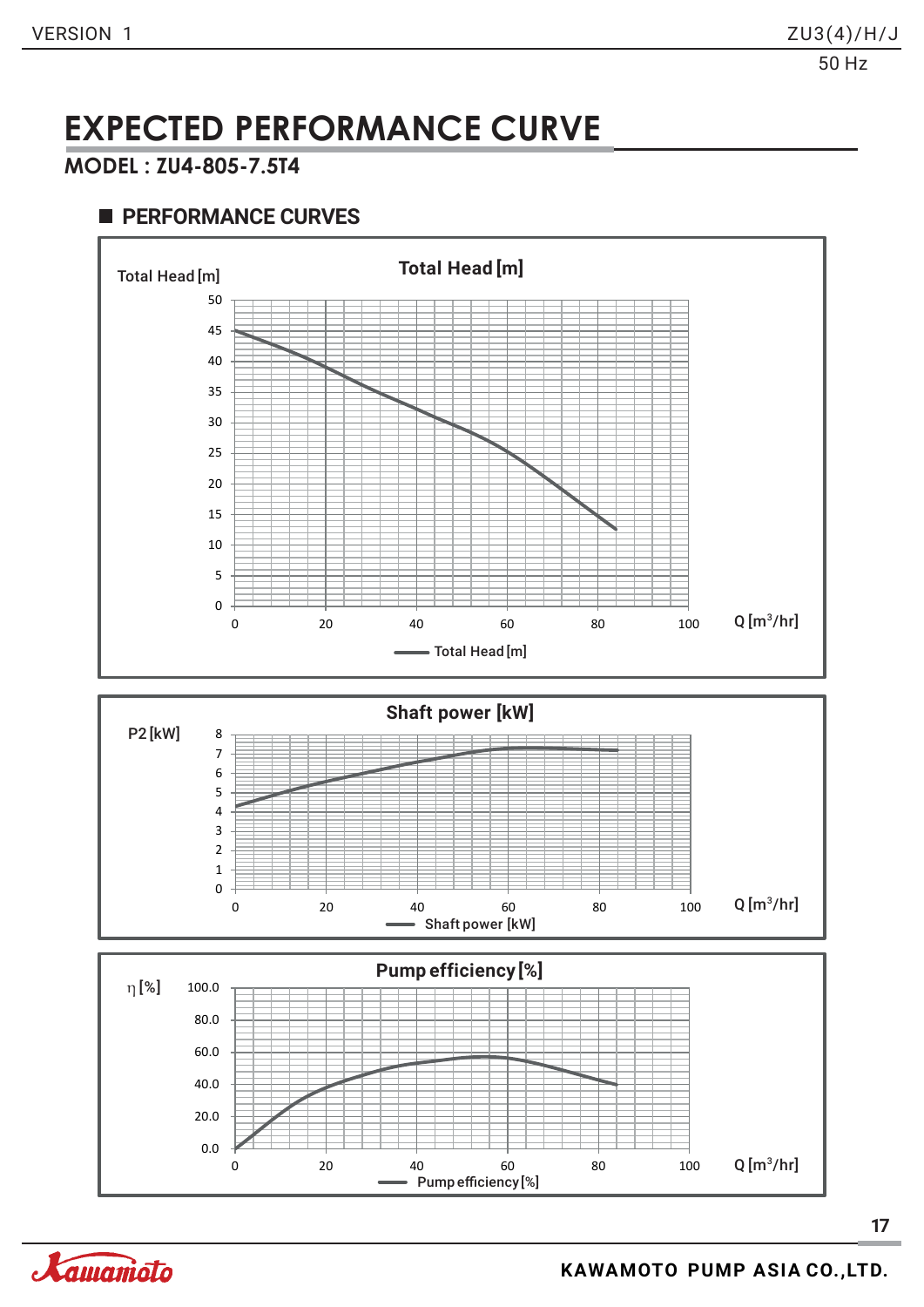### **EXPECTED PERFORMANCE CURVE**

#### **MODEL : ZUH(HJ)-805-2.2T4**







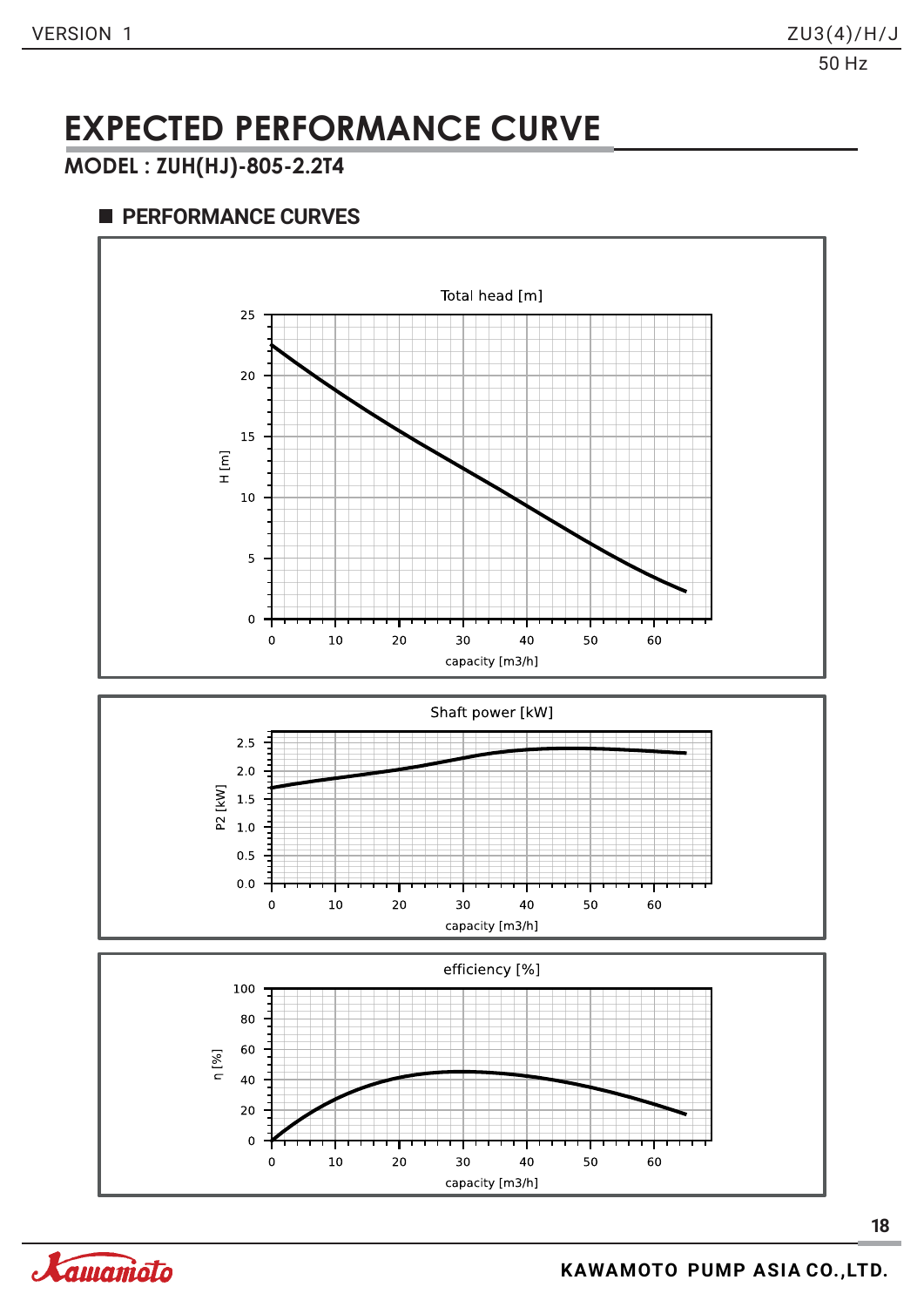### **EXPECTED PERFORMANCE CURVE**

#### **MODEL : ZUH(HJ)-805-3.7T4**